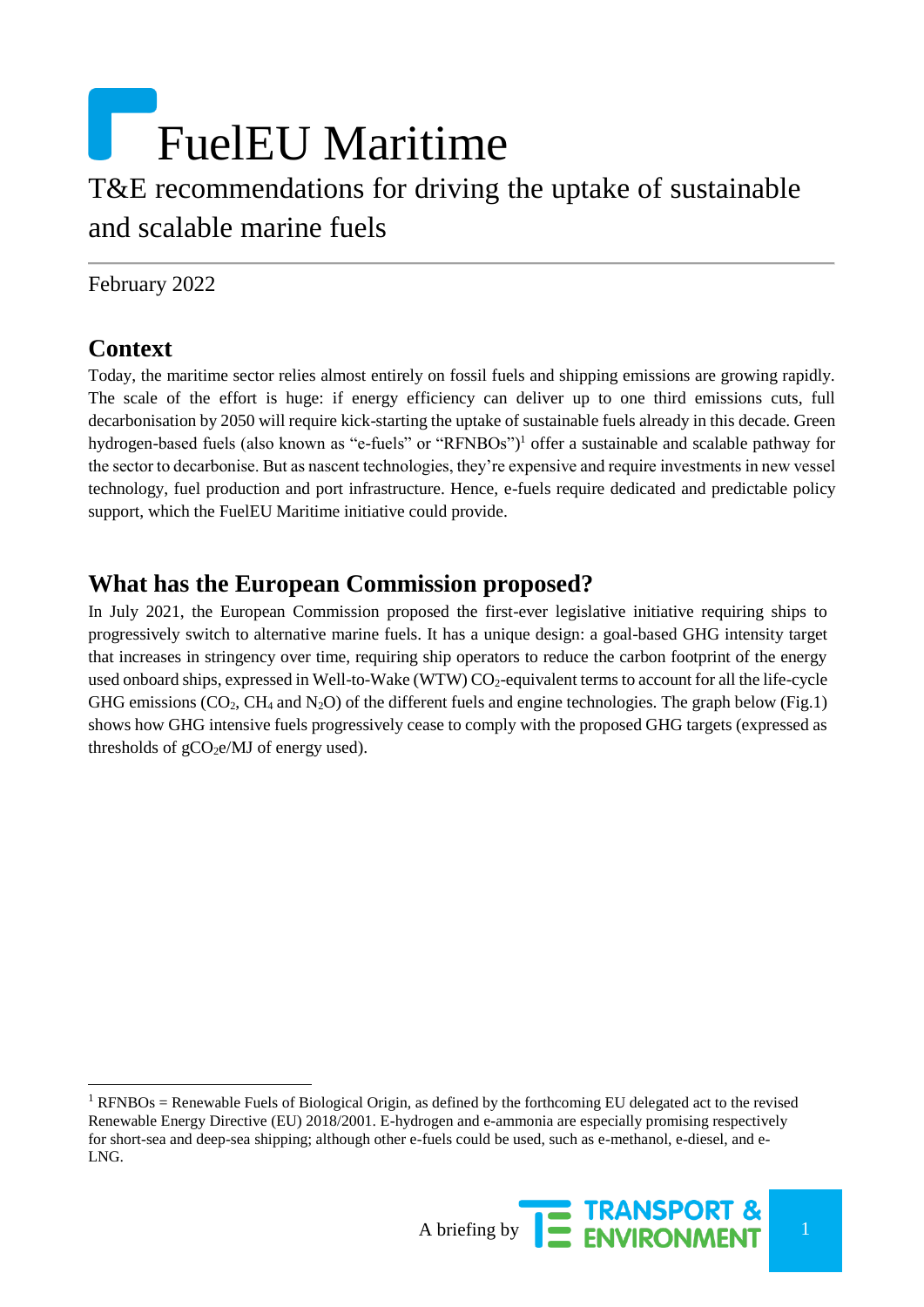

**Figure 1: Comparison of WTW GHG intensity of different fuels and FuelEU GHG targets (as proposed, with GWP100 for methane)**

### **What's good? What's not?**

l

T&E's in-depth analysis of the proposal<sup>2</sup> concludes that the proposed draft law presents high risks of fossil fuel lock-in and will not decarbonise the sector by 2050 as called for by the EU Climate Law and EU and Member State declarations at COP26 and IMO. The analysis of the proposal raised the following serious concerns. In particular, green e-fuels would struggle to find their way to the shipping sector in the absence of dedicated requirements and incentives to support their uptake. This is because compliance with the GHG target can be achieved with much cheaper fossil fuels despite their limited GHG savings or with biofuels that are immediately available off-the-shelf but are not scalable for the entire industry:

• The FuelEU Maritime proposal has limited ambition in the first 15 years of its application, and half the fuel GHG intensity improvements will take place under normal market conditions and/or as a result of shore-side electrification. Further, a 13% fuel GHG improvements by 2039 leaves the remaining 87% of the effort to the ensuing 10 years if shipping is to decarbonise by 2050.

<sup>2</sup> See forthcoming publication - Transport & Environment. (2022). FuelEU Maritime: T&E analysis and recommendations. How to drive the uptake of sustainable fuels in shipping

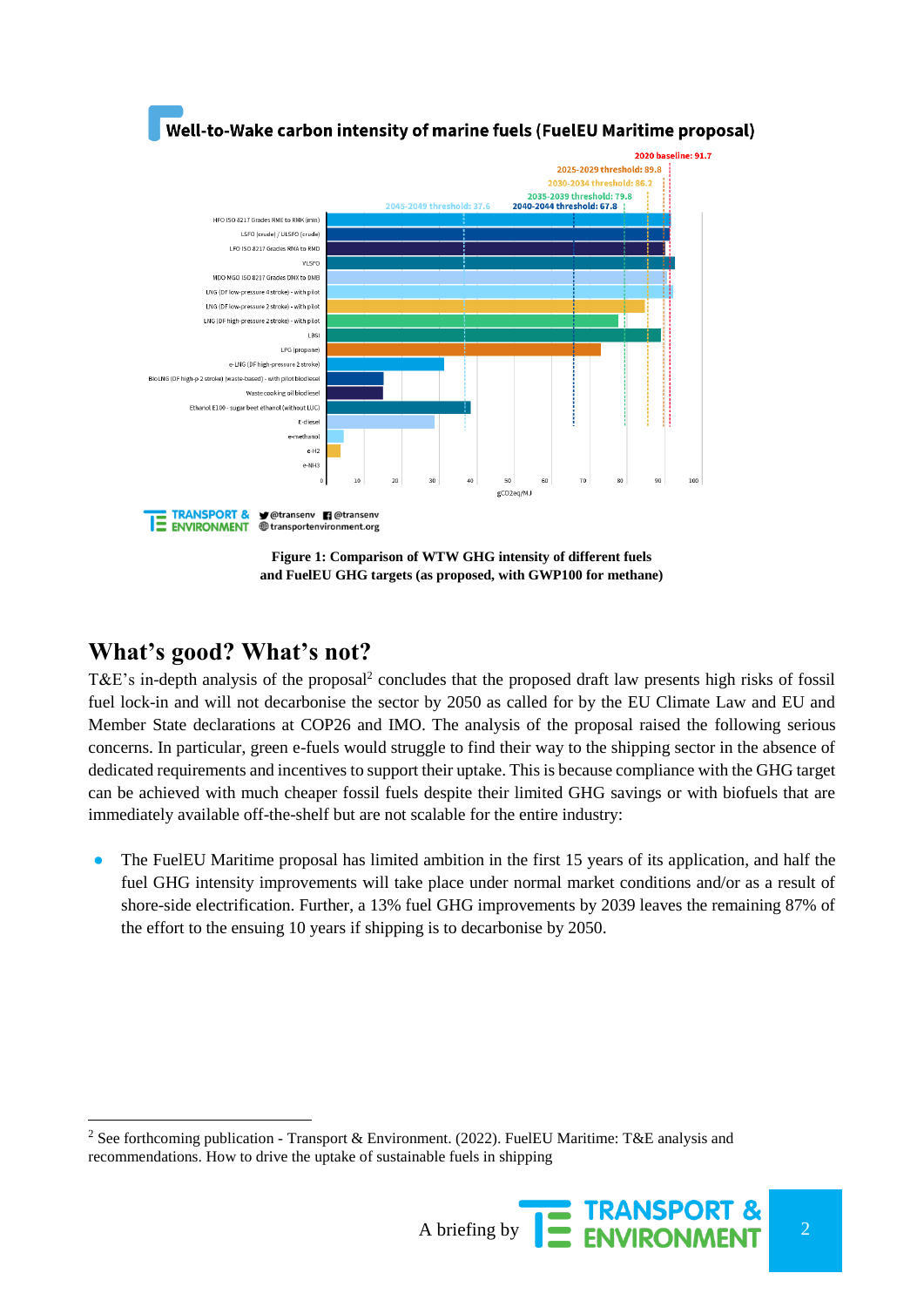| $-10%$  | $-0.4%$<br>$-0.9%$ | $-2.0%$ | $-1.2%$<br>$-2.9%$                                                                           |          | $-2.6%$ | $-4.3%$   | $-13.0%$ | <b>Initial</b>  |
|---------|--------------------|---------|----------------------------------------------------------------------------------------------|----------|---------|-----------|----------|-----------------|
| $-20%$  |                    |         |                                                                                              | $-6.0\%$ |         |           |          | decarbonisation |
| $-30%$  |                    |         |                                                                                              |          |         |           |          | effort:         |
| $-40%$  |                    |         |                                                                                              |          |         |           |          | 13% in 15 years |
| $-50%$  |                    |         |                                                                                              |          |         |           |          |                 |
| $-60%$  |                    |         |                                                                                              |          |         |           |          |                 |
| $-70%$  |                    |         |                                                                                              |          |         |           |          | Remaining       |
| $-80%$  |                    |         |                                                                                              |          |         |           |          | decarbonisation |
| $-90%$  |                    |         |                                                                                              |          |         |           |          | effort by 2050: |
| $-100%$ |                    |         |                                                                                              |          |         |           |          | 87% in 10 years |
|         | 2025-2029          |         | 2030-2034                                                                                    |          |         | 2035-2039 |          |                 |
|         |                    |         | BaU LNG uptake $\bullet$ BaU + FuelEU SSE mandate $\bullet$ FuelEU GHG intensity targets (%) |          |         |           |          |                 |
|         |                    |         |                                                                                              |          |         |           |          |                 |

### FuelEU Maritime will achieve negligible GHG reduction until 2040

TRANSPORT & **y** @transenv **n** @transenv<br>E ENVIRONMENT **@transportenvironment.org** 

**Figure 2: Evolution of the GHG intensity of the fleet under a BaU scenario with SSE mandate, compared to GHG reductions targeted under FuelEU proposal**

• The Commission proposal will give a strong push to fossil LNG shipping at the expense of more sustainable alternative fuels. Fossil LNG-powered vessels with 2 stroke high pressure dual-fuel engines comply with the GHG intensity target until 2039 (Fig.1). They could even extend their compliance at no cost until as far as 2046, due to the possibility to indefinitely bank the compliance surpluses in the early years of implementation (Fig. 3). As a result, fossil LNG could reach 23% of the total energy used in EUrelated shipping already by 2030.



**Figure 3: Cumulated compliance balance of fossil LNG use in 2 stroke HP engine, with unlimited use of banked compliance surplus over time**

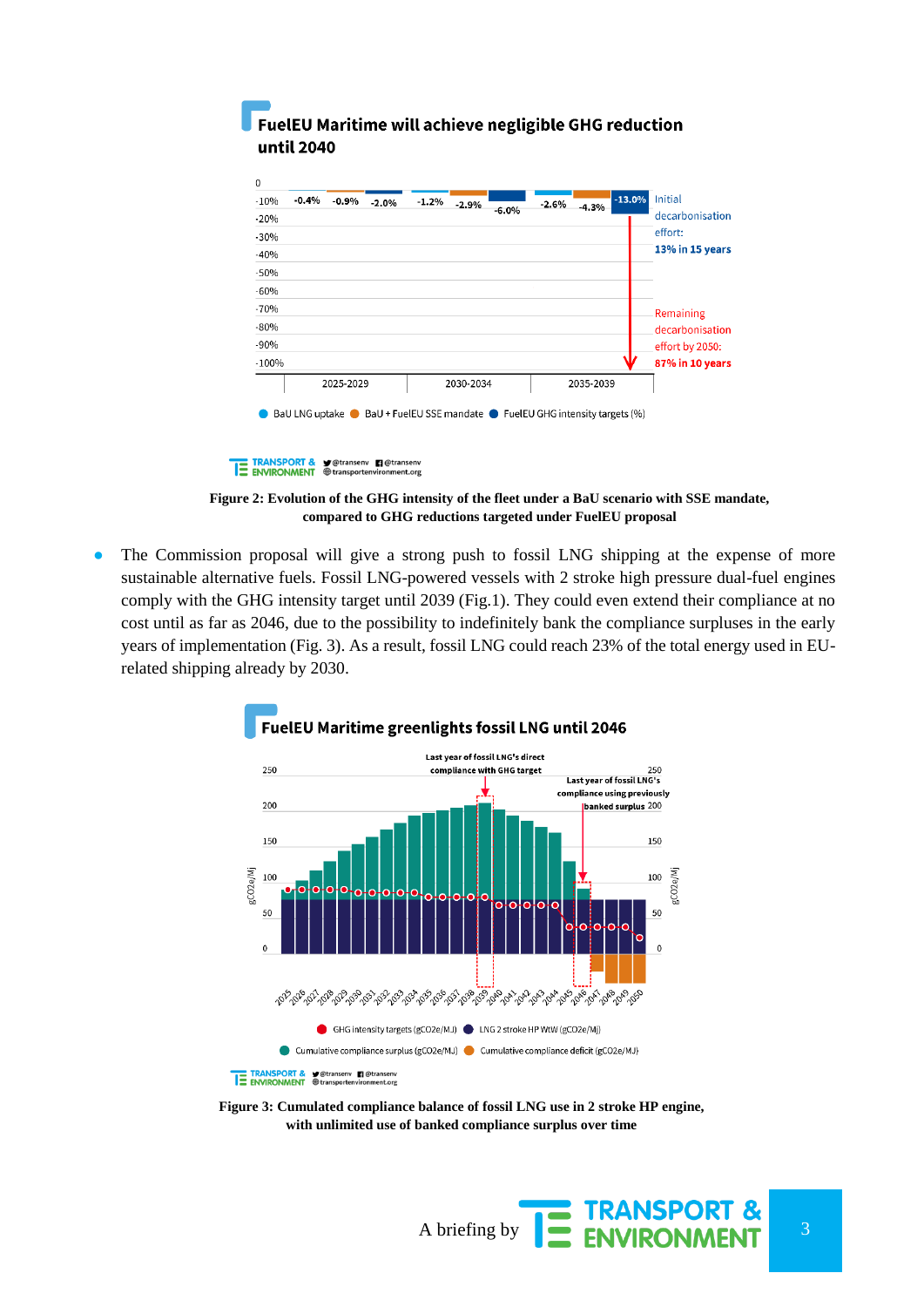- The proposed SSE mandate is limited to passenger and container ships only. This leaves out 57% of EU emissions at berth, i.e. 5 Mt of  $CO_2$  and 3 kt of sulphur oxide  $(SO_x)$  per year, equivalent to the  $SO_x$ emissions of the entire EU passenger car fleet (250 million cars).
- Current 50/50 geographical scope on voyages from and to third countries represents a drop in emissions coverage by almost one-third (28% or 42Mt  $CO<sub>2</sub>$ ) of the total 146 MtCO<sub>2</sub> emitted by EU-related shipping in 2019. Furthermore, the size limit exempts 19.7 Mt of emissions from vessels below the 5000GT threshold.
- FuelEU excludes the use of food and feed-based crop biofuels. This is positive and should be defended, but it leaves unaddressed other problematic feedstocks, especially other crops biofuels.
- Under Article 20(3) of the FuelEU proposal, companies can be exempted from compliance with the GHG intensity targets against simple payment of a penalty, which might be cheaper for shipowners than making actual investments in zero-emission vessels.

### **How should it be improved?**

Many aspects of the proposal need considerable revision by the EU co-legislators to avoid shipping following a climate and environmental disaster scenario in the coming decades. As a priority, we recommend policymakers introduce dedicated quotas and incentives to boost demand for sustainable e-fuels. In parallel, advancing the GHG targets by 5 years compared to the Commission proposal is important to engage a fuel switch right from the start.

#### ● **Mandating a goal-based e-fuels/RFNBOs subtarget**

Mandating a minimum share of e-fuels use is the most straightforward way to ensure demand for sustainable fuels in shipping and can provide business predictability to the fuel suppliers. We recommend a goal-based e-fuels sub-target of 6% of the energy demand used by ships by 2030.<sup>3</sup> This means that ships would be able to comply with the sub-targets by using a suite of sustainable efuels/RFNBOs, including e-H2, or green hydrogen-based fuels such as e-ammonia (e-NH<sub>3</sub>), e-methane (e-CH<sub>4</sub>), emethanol (e-MeOH), as well as e-diesel. In practice, this mandate would apply in parallel with the GHG intensity targets and be met by ships thanks to the use of the pooling system at the fleet level.

Such an e-fuels mandate on ships should be complemented with a mandate on fuel suppliers / refineries to supply those fuels in European ports, to ensure sufficient quantities are distributed to the shipping sector. **Figure 4: E-fuel uptake pathway for EU shipping (PJ)**

l



does not prejudge other e-fuels uptake by ships. Analysis assumes no regulatory-driven energy efficiency gains by the sector until 2050 and full shore-side electricity use by all vessels at berth. Energy density of e-ammonia: 18.6Mj/kg. Source: Decarbonising European Shipping Technological, operational, and legislative roadmap, T&E, 2021.

**TE TRANSPORT & V** @transenv **T** @transenv<br> **E** ENVIRONMENT **@transportenvironment.org** 

This can be achieved either via a dedicated shipping e-fuel/RFNBO sub-target under the Renewable Energy Directive (RED) or introducing a parallel supply mandate under the proposed FuelEU Maritime Regulation.

<sup>&</sup>lt;sup>3</sup> Under the proposed geographical scope of the FuelEU Maritime (a.ka. a semi-full scope MRV), 6% of shipping's 2030 energy demand would be equivalent to about 85PJ of e-fuels. This compares to the amount of green ammonia that could be deployed in shipping by 2030, based on T&E estimations. Transport&Environment. 2021. *Decarbonising European Shipping*[. https://www.transportenvironment.org/wp](https://www.transportenvironment.org/wp-content/uploads/2021/07/202104_Shipping_Technological_Roadmap_to_Decarbonization.pdf)[content/uploads/2021/07/202104\\_Shipping\\_Technological\\_Roadmap\\_to\\_Decarbonization.pdf](https://www.transportenvironment.org/wp-content/uploads/2021/07/202104_Shipping_Technological_Roadmap_to_Decarbonization.pdf)